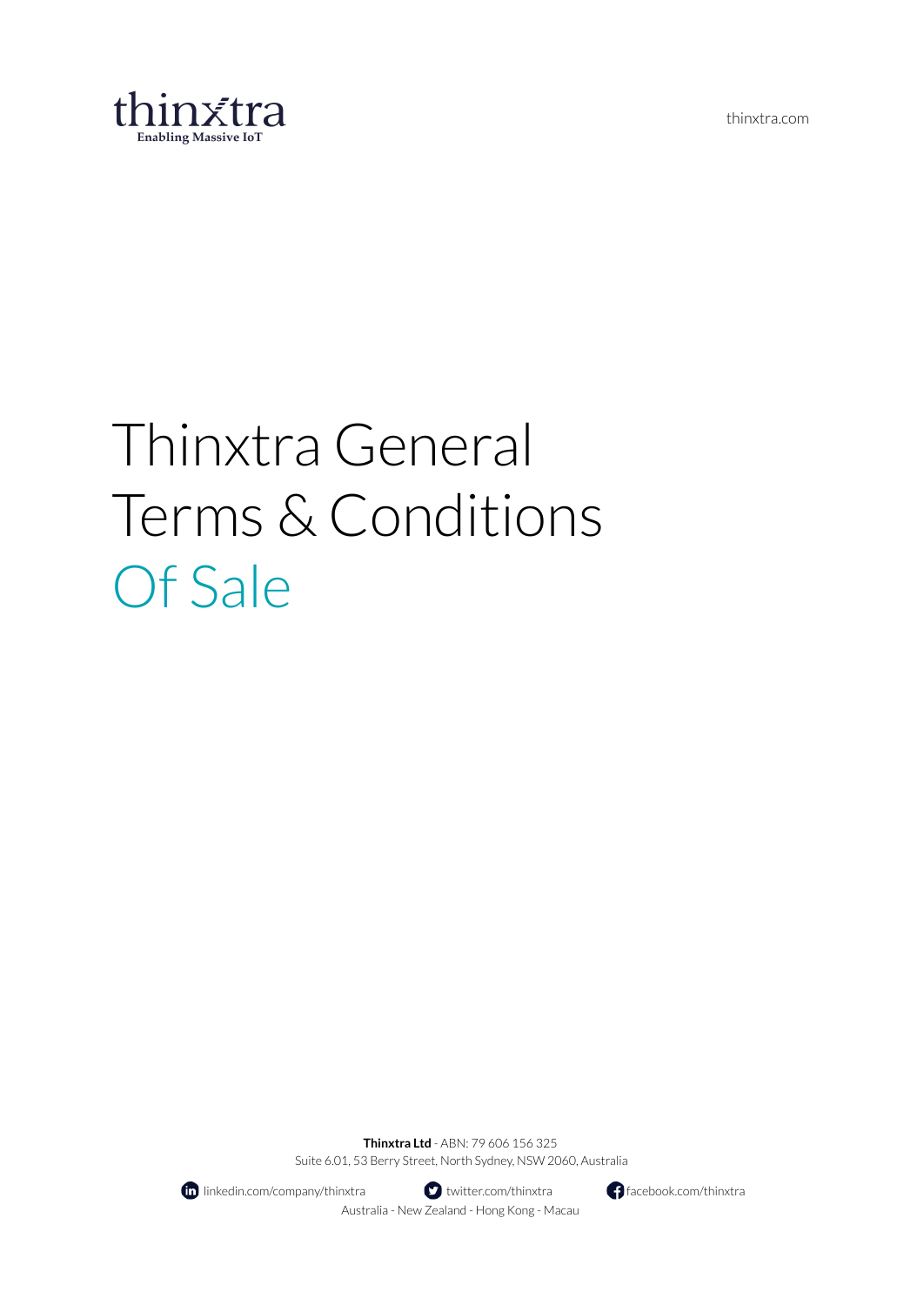

# Table of Contents

| Interpretation                         | $\overline{2}$   |
|----------------------------------------|------------------|
| General                                | $\boldsymbol{2}$ |
| Payment                                | 3                |
| Delivery                               | 3                |
| <b>Risk and Title</b>                  | $\overline{4}$   |
| Personal Property Securities Act 2009  | $\overline{4}$   |
| Warranties and Exclusions of Liability | 6                |
| Return of Goods                        | 7                |
| Indemnity                              | 8                |
| Licenses, Duties, etc                  | 8                |
| Health and Safety                      | 8                |
| Goods and Services Tax (GST)           | 8                |
| <b>Industrial Property Rights</b>      | 8                |
| Force Majeure                          | 9                |
| Notices                                | 9                |
| Assignment                             | 9                |
| Sub-Contract                           | 9                |
| Proper Law and Jurisdiction            | 10               |
| <b>Cost Recovery</b>                   | 10               |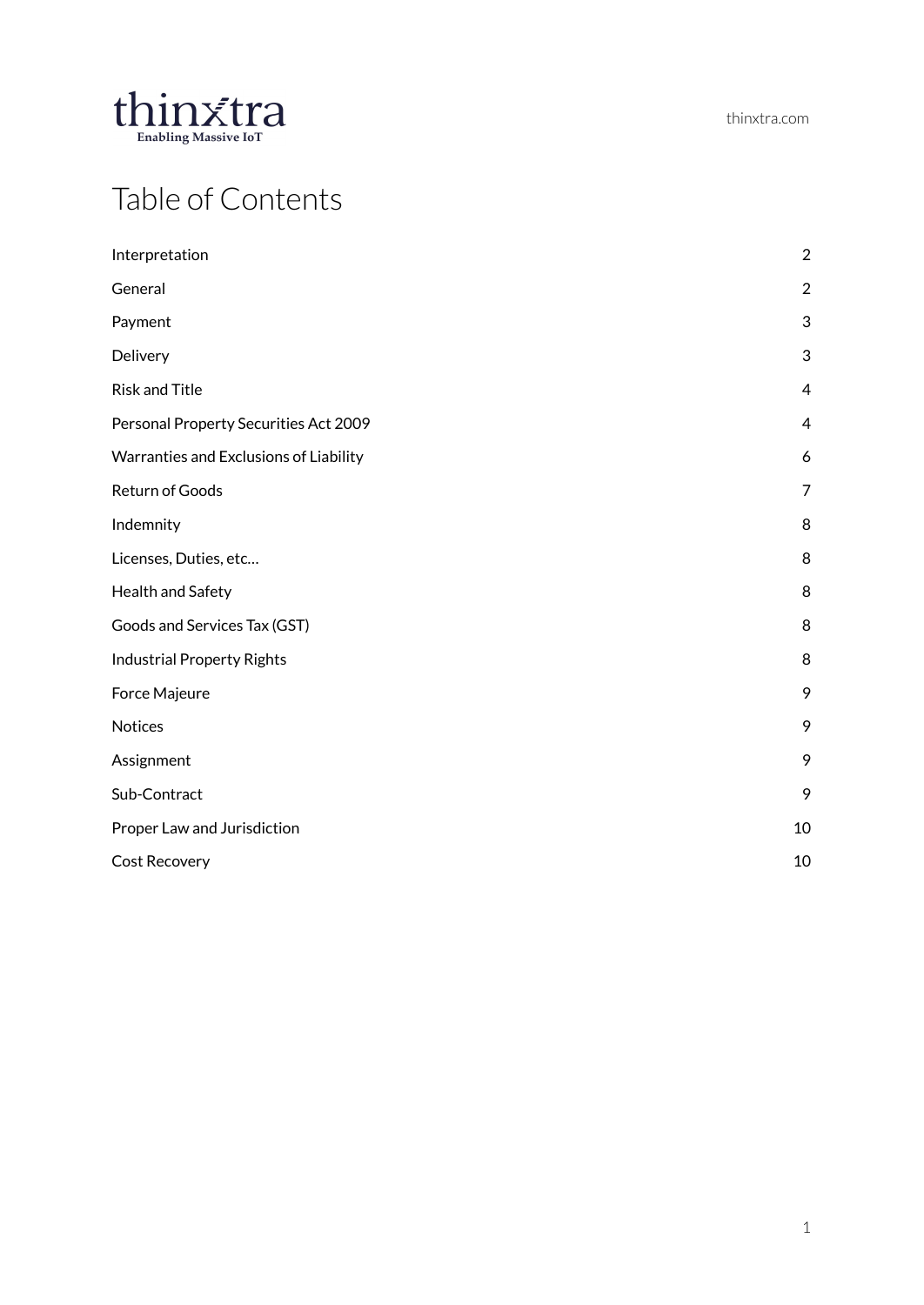

## <span id="page-2-0"></span>1 Interpretation

In these terms and conditions and in any contract to which these conditions apply, unless inconsistent with the context:

- 1) The Act means the Competition & Consumer Act 2010.
- 2) Claim means any claim, demand, action or proceeding;
- 3) Collateral has the meaning given under the PPSA and in particular for the purposes of this Contract, the personal property that is not used predominantly for personal, domestic or household purposes as identified in clause 6 hereof to which the Security Interest has attached;
- 4) Contract means the contract between Thinxtra and the Purchaser for or in relation to the sale and purchase of goods;
- 5) goods mean any item of whatsoever nature which is sold orto be sold by Thinxtra to the Purchaser;
- 6) PPSA means the Personal Property Securities Act 2009 as amended;
- 7) PPS Register means the personal property securities registered established under section 146 of the PPSA;
- 8) Prescribed Terms means any terms, conditions, guarantees and warranties which the Act and any other law expressly provides may not in respect of the Contract be excluded, restricted or modified, or may be excluded, restricted or modified only to a limited extent;
- 9) Purchaser means the person or corporation who buys or has agreed to buy the goods from Thinxtra;
- 10) Thinxtra means Thinxtra Limited (ABN 79 606 156 325) or such other company related to Thinxtra Limited which sells the Goods or Services.
- 11) Security Interest has the meaning given under the PPSA;
- 12) Words importing the singular number shall be deemed to include the plural and vice versa. Words importing the male gender shall be deemed to include the female and neuter gender and vice versa; and
- 13) The headings in these terms and conditions are provided for convenience only and do not affect the interpretation thereof.

## <span id="page-2-1"></span>2 General

1) Subject to any Prescribed Terms, this document together with the Special Conditions pertinent to a specific sale, embodies the sole terms and conditions of the Contract between Thinxtra and the Purchaser and supersedes all other conditions and agreements between the parties, unless expressly stated in writing by Thinxtra.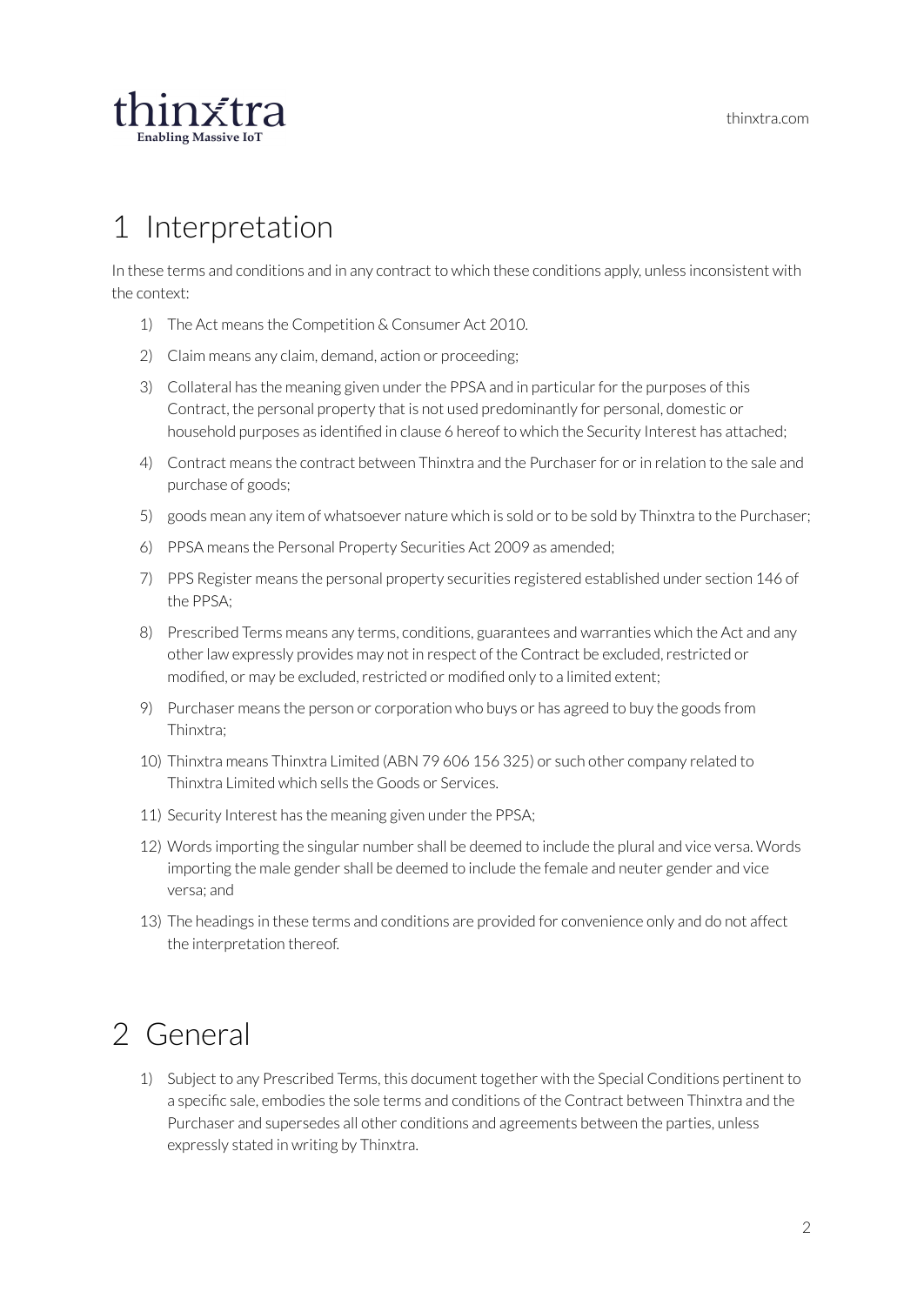

- 2) These terms and conditions shall without further notice apply to all future transactions between Thinxtra and the Purchaserin relation to the sale and purchase of goods.
- 3) Forthe avoidance of doubt, none of the terms and conditions contained in any document or other instrument supplied by or on behalf of the Purchaser (including without limiting the foregoing those included in any purchase order orlike document from the Purchaser) shall apply to orform part of the Contract, except and to the extent otherwise agreed in writing by Thinxtra.
- 4) All purchase orders supplied by the Purchaser are subject to acceptance by Thinxtra.
- 5) No variation or abrogation of these terms and conditions shall be effective unless it is evidenced in writing and signed by Thinxtra.

## <span id="page-3-0"></span>3 Payment

- 1) Payment shall be made before delivery unless credit terms have been granted.
- 2) Time for payment of the price of the goods shall be of the essence of the Contract. Purchaser failure to pay the price when due Thinxtra shall be treated as repudiation by the Purchaser. or Unless payment in full is made, Thinxtra may suspend delivery of the goods the subject of the Contract and any goods the subject of any other Contract with the Purchaser without incurring any liability whatsoever to the. In addition, without prejudice to such rights of Thinxtra, the Purchaser shall (if so required by Thinxtra) pay interest to Thinxtra on the outstanding amount of the price at the rate of 18% per annum until the price is paid in full.
- 3) Notwithstanding any rights of lien to which Thinxtra may otherwise be entitled, Thinxtra shall have a specific lien (including a right of sale) over the goods the subject of the Contract and any goods the subject of any other contract with the Purchaser until the price of the goods has been paid in full. The Purchaser shall not be entitled to make any deduction from the price of the goods in respect of any off-set or counter claims.

# <span id="page-3-1"></span>4 Delivery

- 1) Completion, delivery, despatch, shipment or arrival dates of the goods or for tender of any documents are only estimates and does not constitute a condition of the Contract noris it the essence of the Contract.
- 2) Unless otherwise stated in writing Thinxtra may make partial deliveries as it deems necessary. Each and every partial delivery shall constitute as a separate Contract where these conditions shall apply.
- 3) Thinxtra may deliver up to 5% more orless of the amount specified for delivery, subject only to an appropriate adjustment to the price payable, in full satisfaction of Thinxtra's obligations pursuant to the Contract.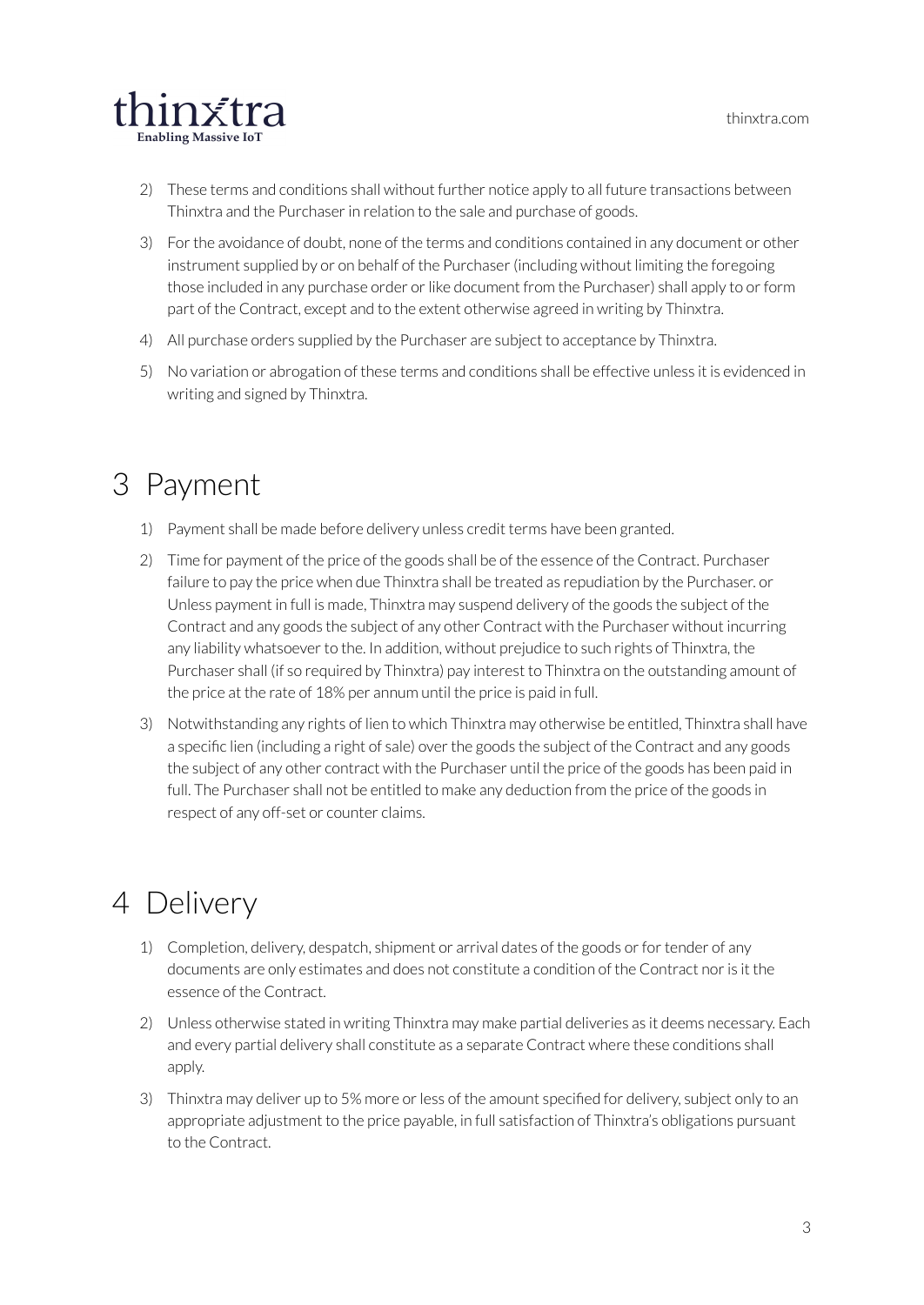

4) The Purchaser shall notify Thinxtra within 7 days of delivery of any shortfall in orloss or damage to goods delivered. Failure to so notify shall, subject to the requirements of any Prescribed Terms, disentitle the Purchaserto any remedy in respect to the shortage, loss or damage.

# <span id="page-4-0"></span>5 Risk and Title

- 1) Except as otherwise provided herein, the goods supplied by Thinxtra to the Purchaser shall be at the Purchaser's sole risk immediately on their delivery to the Purchaser.
- 2) Property and title in the goods supplied by Thinxtra to the Purchaser will not pass to the Purchaser until such time as the goods the subject of the Contract and all other goods supplied by Thinxtra to the Purchaser have been paid for in full. Until that time, the Purchaser shall store the goods, including goods into which the supplied goods have been mixed, in such a manner as to show clearly that they are the property of Thinxtra and shall upon Thinxtra's demand deliver up such goods to Thinxtra. In default of such delivery Thinxtra may by its servants and agents enter the Purchaser's premises at any time without notice to repossess the goods.
- 3) Subject to the PPSA, until such time as the goods have been paid forin full the Purchaseris at liberty to sell the goods, including goods into which Thinxtra's goods have been mixed, in the ordinary course of its business, and the Purchaser shall hold the proceeds thereof in trust for Thinxtra and promptly account to Thinxtra for those proceeds in payment of the purchase price for the goods.
- 4) The Purchaser and Thinxtra agree that the provisions of this clause apply notwithstanding any agreement between the parties under which Thinxtra grants the Purchaser credit.

## <span id="page-4-1"></span>6 Personal Property Securities Act 2009

- 1) The terms "Collateral", "Debtor", "Financing Change Statement", "Financing Statement", "Grantor", "Proceeds", "Secured Party", "Security Agreement" and "Security Interest" have the meanings given in the PPSA.
- 2) The Purchaser acknowledges and agrees that by accepting these terms and conditions which form part of the Contract and constitute a security agreement that covers the Collateral forthe purposes of the PPSA:
	- a) Thinxtra holds (as Secured Party) a Security Interest over all of the present and after acquired goods supplied by Thinxtra to the Purchaser and any proceeds of the sale of those goods ("Collateral");
	- b) that any purchase by the Purchaser on credit terms from Thinxtra or retention of title supply pursuant to clause 5 hereof will constitute a Purchase Money Security Interest (PMSI) as defined under section 14 of the PPSA;
	- c) the PMSI granted herein will continue to apply to any goods coming into existence or proceeds of sale of goods coming into existence;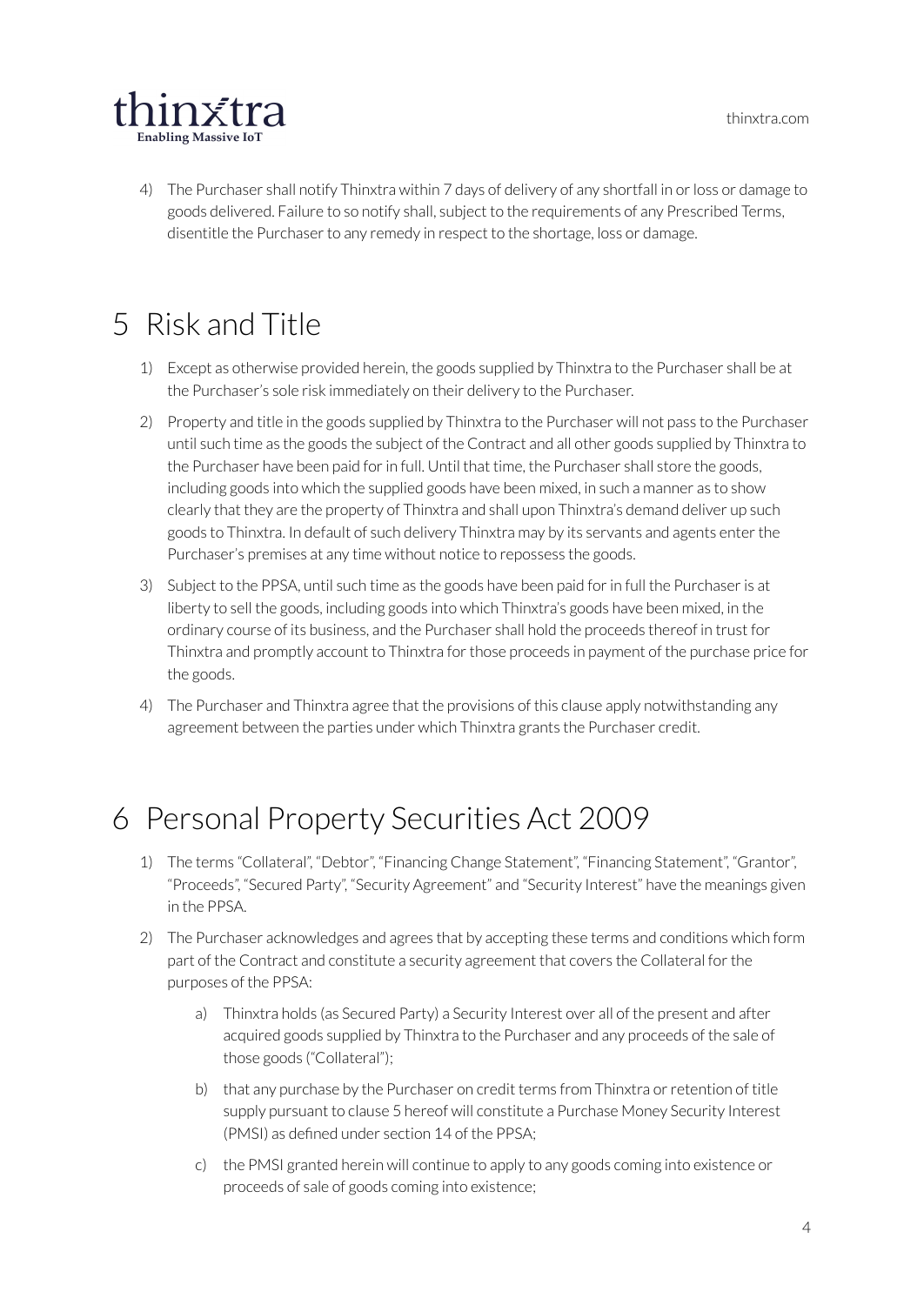

- d) Thinxtra will continue to hold a Security Interest in the goods in accordance with and subject to the PPSA, notwithstanding that the goods may be processed, commingled or become an accession with other goods.
- e) any Thinxtra Security Interest will be a continuing and subsisting interest in the Collateral with priority to the fullest extent permitted by law over all overregistered or unregistered Security Interest;
- f) until title in the goods pass to the Purchaser, it will keep all goods supplied by Thinxtra free and ensure all such goods are kept free of any charge, lien or Security Interest and not otherwise deal with the goods in a way that will or may prejudice any rights of Thinxtra under the Contract or the PPSA; and
- $g$ ) in addition to any other rights under these terms and conditions or otherwise arising, Thinxtra may exercise any and allremedies afforded to it as a Secured Party under Chapter 4 of the PPSA including, without limitation, entry into any building or premises owned, occupied or used by the Buyer, to search for and seize, dispose of orretain those goods in respect to which the Purchaser has granted a Security Interest to Thinxtra.
- 3) The Purchaser undertakes to:
	- a) sign any further documents and provide such information which Thinxtra may reasonably require to register, amend or update a Financing Statement or Financing Change Statement in relation to a Security Interest on the PPS Register;
	- b) indemnify and upon demand reimburse Thinxtra for all expenses incurred in registering a Financing Statement or Financing Change Statement on the PPS Register orreleasing any Security Interests;
	- c) notregister or permit to be registered a Financing Change Statement in the Collateral without the prior written consent of Thinxtra; and
	- d) provide Thinxtra not less than 7 days' prior written notice of any proposed change in the Purchaser's name, address, contact numbers, business practice or such other change in the Purchaser's details registered on the PPS Register to enable Thinxtra to register a Financing Change Statement if required.
- 4) Thinxtra and the Purchaser agree that sections 96, 125 and 132(3)(d) and 132(4) of the PPSA do not apply to the Security Agreement created under this Contract.
- 5) The Purchaser hereby waives its rights to receive notices under sections 95, 118, 121(4), 130, 132(3)(d) and 132(4) of the PPSA.
- 6) The Purchaser waives its rights as a Grantor and/or a Debtor under sections 142 and 143 of the PPSA.
- 7) Unless otherwise agreed in writing by Thinxtra, the Purchaser waives its right to receive a verification statement in accordance with section 157 of the PPSA.
- 8) The Purchaser shall unconditionally ratify any actions taken by Thinxtra under this clause 6.
- 9) This clause 6 will survive the termination of the Contract to the extent permitted by law.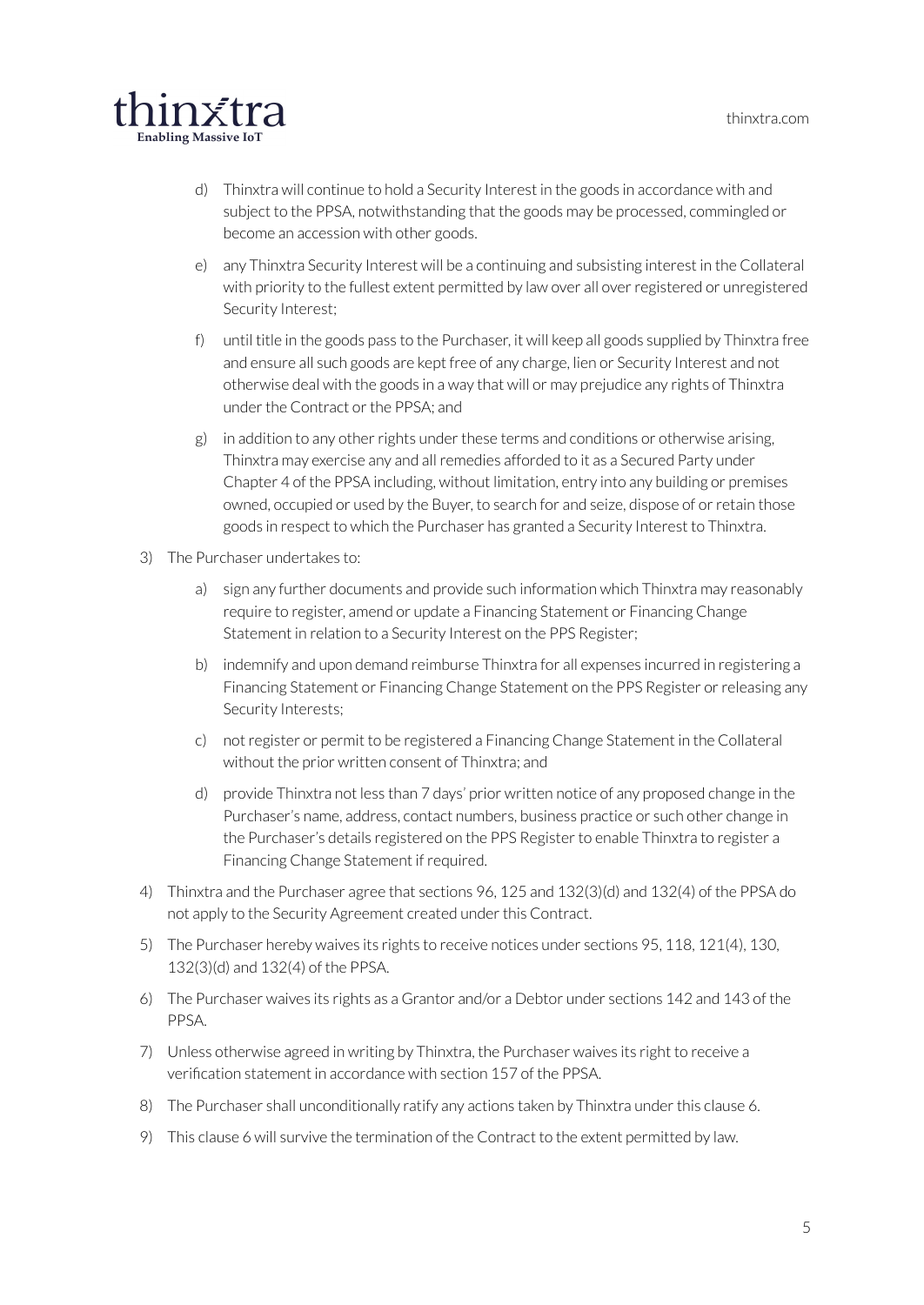

# <span id="page-6-0"></span>7 Warranties and Exclusions of Liability

- 1) Thinxtra warrants that the goods when delivered to the Purchaser will comply with the description for the goods. Thinxtra is not required to supply goods with any specification or characteristics that are outside any such description for the goods (if any).
- 2) The Purchaser acknowledges, agrees, represents and warrants that:
	- a) as the use of the goods is outside the control of Thinxtra, the Purchaser is satisfied that the goods when supplied in accordance with clause 7a) will have the condition, characteristics, quality and attributes that will make them suitable or fit for any ordinary or special purpose required forthose goods, even if that purpose is made known to Thinxtra at any time;
	- b) the Purchaser has or will in a timely manner conduct all mandatory or prudent tests and apply all mandatory or prudent quality control checks and procedures to ensure the goods and any product that is produced from them will be without defect and suitable or fit for any purpose required for them; and
	- c) the Purchaser has not relied upon any statement, representation, warranty, guarantee, condition, advice, recommendation, information, assistance or service provided or given by Thinxtra or anyone on its behalf in respect of the goods, other than those that are expressly contained in the Contract.
- 3) The Purchaserreleases and indemnifies Thinxtra and its officers, employees, consultants and agents from and against all actions, claims, proceedings and demands (including those brought by third parties) which may be brought against it or them, whether on their own or jointly with the Purchaser and whether at common law, under tort (including negligence), in equity, pursuant to statute or otherwise, in respect of any loss, death, injury, illness, cost or damage arising out of any breach by the Purchaser of any warranty provided by it under paragraph b) of this clause.
- 4) Except as expressly set out in the Contract and except forliability under any Prescribed Terms, to the full extent permitted by law:
	- a) all conditions, warranties, guarantees, terms and obligations expressed or implied by law or otherwise relating to the Contract or the performance of Thinxtra's obligations under the Contract or to any goods or services supplied or to be supplied by Thinxtra under the Contract are excluded, except for those conditions and warranties as to title in the goods; and
	- b) without limiting the generality of the foregoing, Thinxtra gives no condition, warranty or guarantee whatsoever as to the suitability, performance or fitness of the goods fortheir ordinary or any special use or purpose, and the description of the goods in any Contract or any other document shall not import any
	- c) such condition, warranty or guarantee on the part of Thinxtra.
- 5) Notwithstanding anything to the contrary herein contained but subject to the provisions of any Prescribed Terms, Thinxtra's liability in respect of any Claim arising in any way out of the Contract or its performance or from any failure to perform the Contract including (without limiting the generality of the foregoing) for breach of any condition, warranty or guarantee contained in the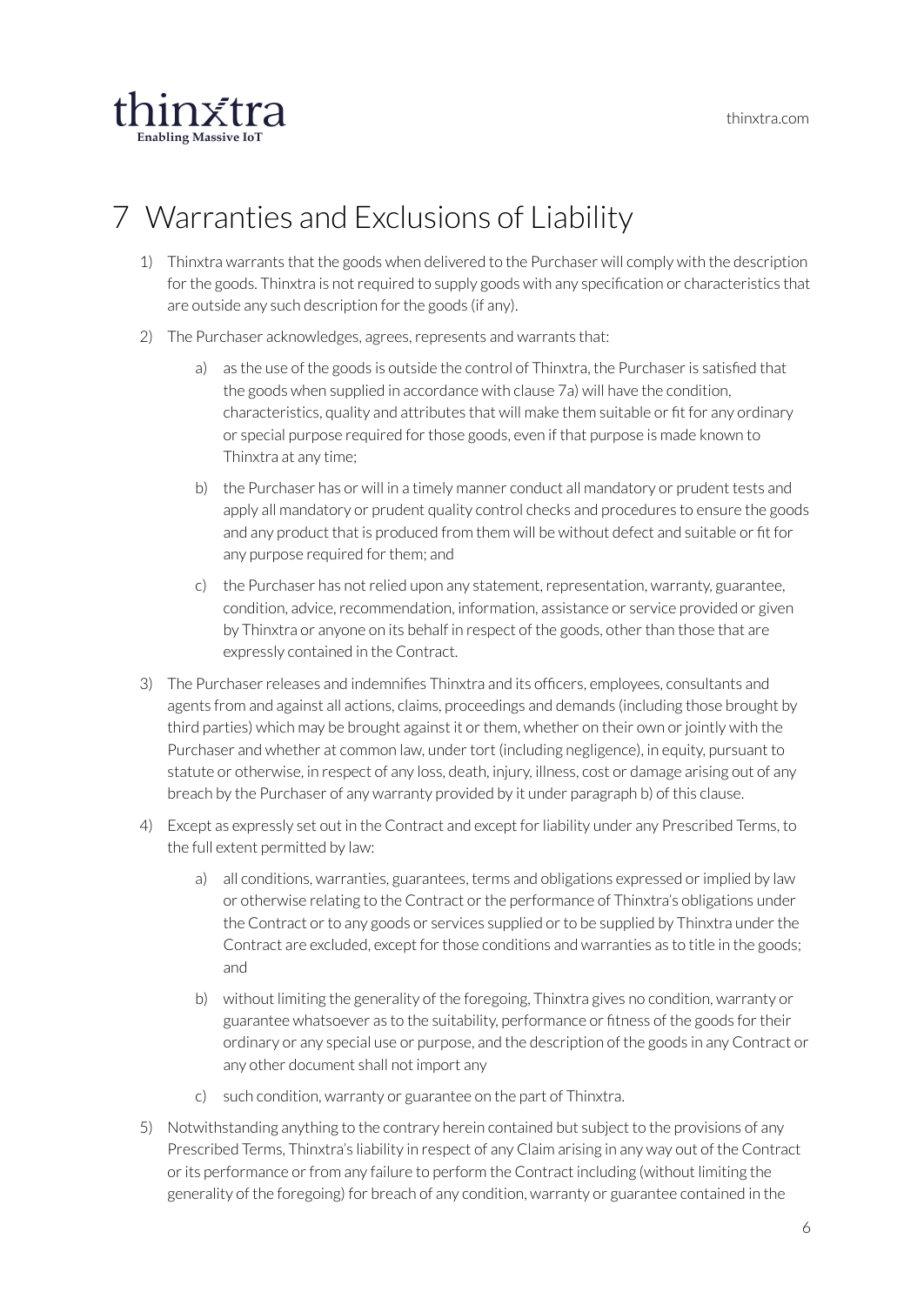

Contract or in any Prescribed Term implied into or applying to the Contract and whether that liability arises under contract, tort (including negligence), breach of statutory duty or otherwise, is limited as follows:

- a) if any guarantee under the Act is applicable to any good or service supplied by Thinxtra and Thinxtra's liability is due to a failure to comply with the guarantee and such failure cannot be remedied or is a major failure as defined in the Act (each such failure hereafter referred to as a Relevant Failure), Thinxtra's liability is as stated in the Act in respect of that Relevant Failure;
- b) if the liability is due to a failure to comply with any condition, warranty or guarantee in respect of any good or service supplied by Thinxtra under the Contract and such failure is not a Relevant Failure, Thinxtra's liability is limited as follows in respect of such failure:
	- i) if the failure is in respect of goods, Thinxtra's liability is limited to replacement of the goods or the supply of equivalent goods, the repair of the goods, payment of the cost of replacing the goods or of acquiring equivalent goods, or payment of the cost of having the goods repaired, as determined by Thinxtra in its sole discretion; and
	- ii) if the failure is in respect of services, Thinxtra's liability is limited to the supply of the services again or payment of the cost of having the services supplied again, as determined by Thinxtra in its sole discretion;
- c) In respect of all other liability (if any), Thinxtra's liability is limited in the aggregate to the amount of AU\$10,000.
- 6) To the extent permitted by law, Thinxtra will have no liability to the Purchaser, however arising and under any cause of action or theory of liability, in respect of special, indirect or consequential damages, loss of profit (whether direct or indirect) or loss of business opportunity arising out of or in connection with the Contract or its performance.

## <span id="page-7-0"></span>8 Return of Goods

- 1) Goods supplied to the Purchaser are notreturnable except as provided in clause 7 above.
- 2) If the goods are in accordance with clause 7a) and all Prescribed Terms and are otherwise in compliance with the provisions of the Contract, Thinxtra may from time to time under exceptional circumstances choose to accept the return of the goods from the Purchaser. A cancellation fee will apply and the Purchaser will also reimburse Thinxtra for all costs associated with the delivery and return of the goods.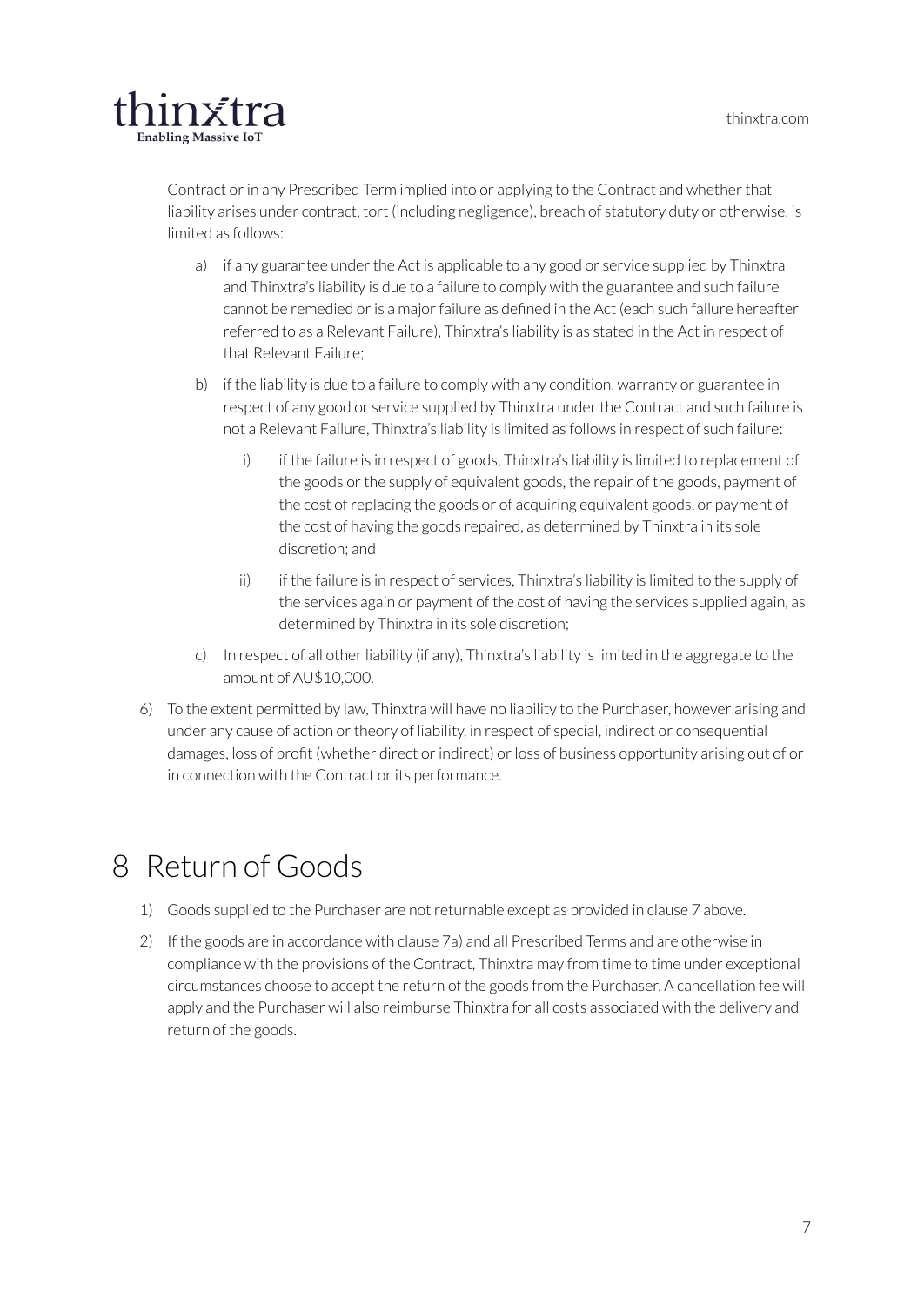

# <span id="page-8-0"></span>9 Indemnity

The Purchaser shall keep Thinxtra indemnified against all costs, claims, demands, expenses and liabilities of whatsoever nature, including, without prejudice to the generality of the foregoing, claims of death, personal injury, damage to property and consequential loss (including loss of profit) which may be made against the Purchaser or which the Purchaser may sustain, pay or incur as a result of or in connection with the manufacture, sale, export, import or use of the goods unless such costs, claim, demand, expense orliability shall be directly and solely attributable to any breach of contract or guarantee by, or negligence of, Thinxtra or its duly authorised employee or agent..

#### <span id="page-8-1"></span>10 Licenses, Duties, etc…

The payment of any taxes and the obtaining and maintenance in full force and effect of any necessary export orimport licenses, authorisations or consent in respect of the goods is the sole responsibility of the Purchaser and Thinxtra shall be under no liability whatsoever in respect of goods exported or imported without any necessary licenses, authorisations or consent.

## <span id="page-8-2"></span>11 Health and Safety

It is the Purchaser's responsibility to ensure that all applicable health and safety regulations are observed and other appropriate steps taken in relation to the storage, handling and the use of the goods and, where information is supplied to the Purchaser on potential hazards relating to the goods, to bring such information to the attention of its employees, agents, sub-contractors, visitors and customers. Without prejudice to the foregoing, it is also the Purchaser's responsibility to provide safe facilities forthe reception of goods into storage.

# <span id="page-8-3"></span>12 Goods and Services Tax (GST)

Goods and Services Tax (GST) will be charged on those products that attract GST at the applicable rate.

# <span id="page-8-4"></span>13 Industrial Property Rights

The Purchaser shall not alter, remove or in any way tamper with any of the trade or other marks or numbers of Thinxtra attached to or placed upon the goods.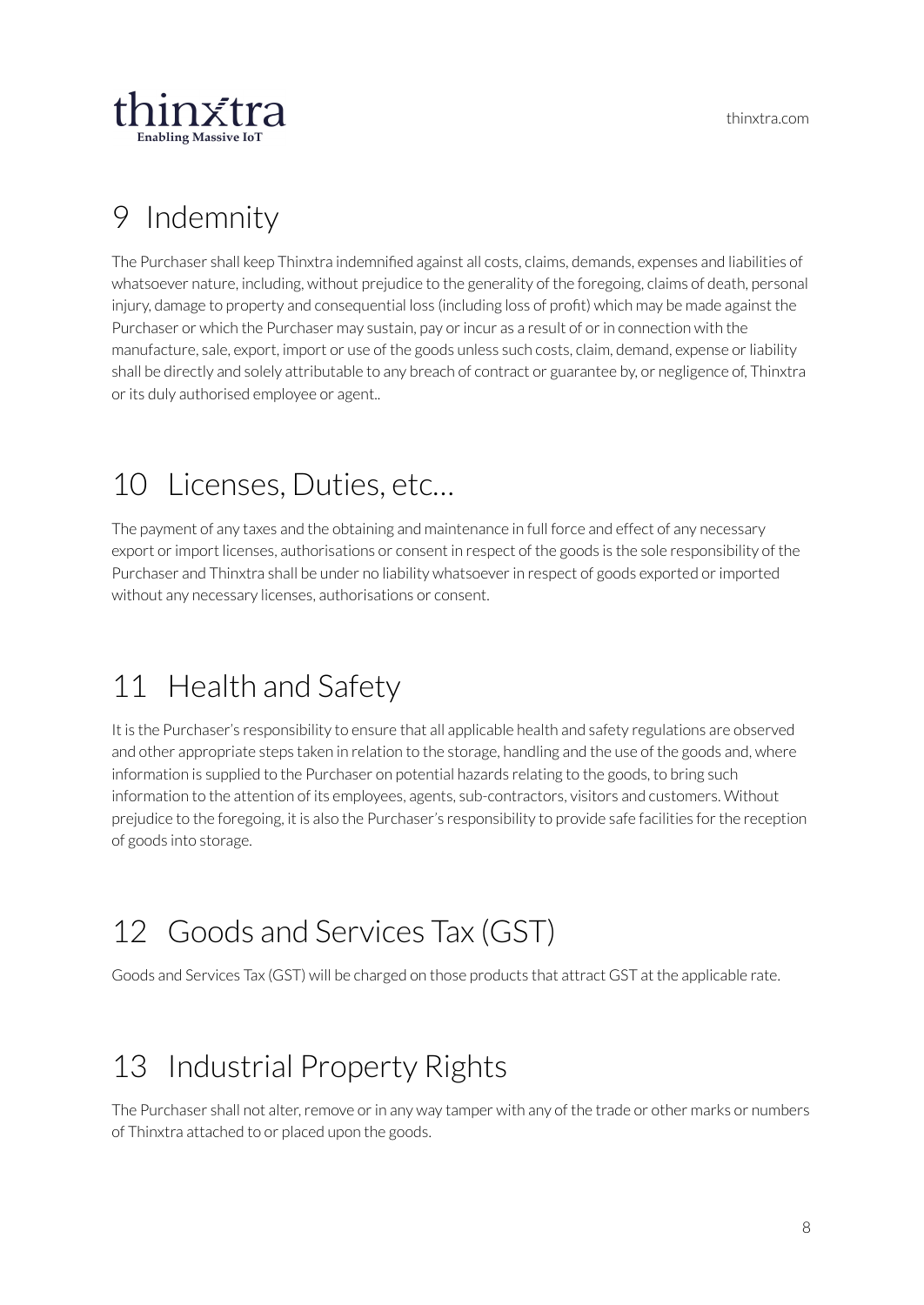

# <span id="page-9-0"></span>14 Force Majeure

- 1) Thinxtra shall not be under any liability whatsoever for the consequences of any failure on its part to perform or delay in performing any obligation under the Contract when due, whilst and to the extent that such failure or delay is due directly or indirectly to any event of force majeure. Without limiting the generality of the foregoing, this includes any liability whatsoever for any delay in completion, delivery, despatch, shipment or arrival of the goods or in the tender of any documents orthe like.
- 2) "event of force majeure" includes any acts of God, war, riots, strikes, lock outs, trade disputes, fires, break downs, mechanical failures, interruptions of transport, Government action or any other cause whatsoever, whether or not of a like nature to those specified above, outside the reasonable control of Thinxtra.
- 3) If there is an event of force majeure, Thinxtra will notify the Purchaser of the event and the likely impact on its performance under the Contract. If the event affects the capacity of Thinxtra to complete its material obligations under the Contract in a timely manner, Thinxtra may by notice to the Purchaser terminate the Contract without any liability whatsoever on its part arising from such termination.

# <span id="page-9-1"></span>15 Notices

Any notice to be given to the Purchaser shall be deemed to be given upon its being posted or sent by facsimile to the address or facsimile number of the Purchaser set out in the Contract or to the Purchaser's registered office or to the Purchaser's last known address.

# <span id="page-9-2"></span>16 Assignment

The Purchaser may not assign or transfer or purport to assign or transfer any of its rights or obligations under orin connection with the Contract to any other person or corporation whatsoever.

# <span id="page-9-3"></span>17 Sub-Contract

Thinxtra reserves the right to sub-contract the performance of any Contract or part thereof to any other party or person or corporation it may determine.